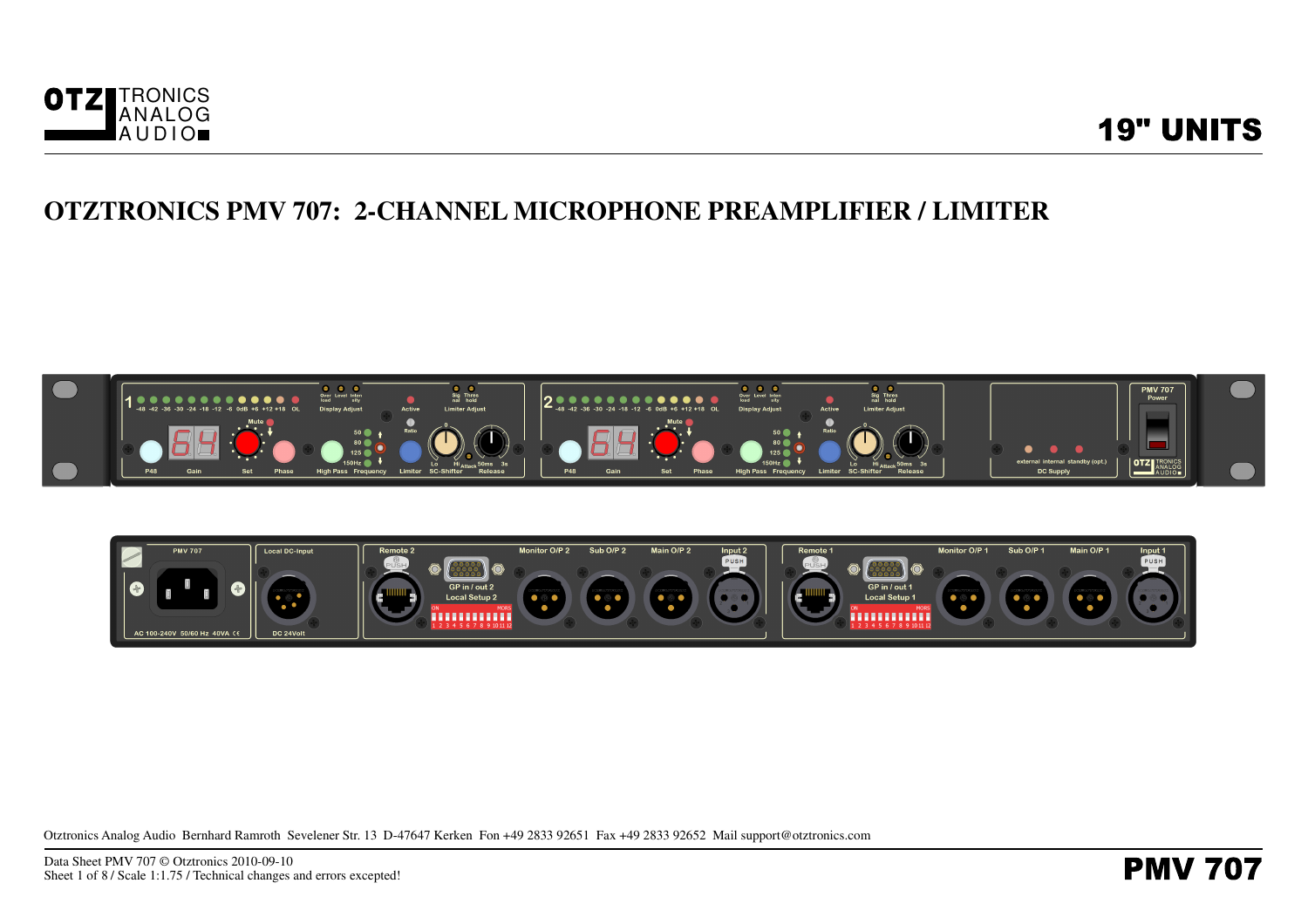

**Microphone / line-level preamplifier with the following characteristics: All core functions are handled by a micro-controller and are therefore alsoalternatively controllable by custom designed remotes.**

 **Balanced input amplifier with switchable phantom power and internally switchable pad (-20dB), gain adjustment from 0 to 66dB (0-18dB in 3dB steps,above 19dB in 1dB steps) and mute function**

**Switchable phase inverter**

 **Switchable high pass filter 12dB/oct. with 50/80/125/150Hz corner frequenciesSwitchable peak limiter with sidechain filter and locally adjustable releasecontrol and pre-adjustable attack, threshold and ratio, and adjustablefunction-LED**

 **Level meter with 66dB display range and separately adjustable clipping-LED,signal source preset before or after limiter**

**Audio input on XLR3 / F Main output via XLR3 / M transformer balanced and floatingSub output on XLR3 / M transformer balanced and floatingMonitor output on XLR3 / M electronically balanced General Purpose in / out on HD15 / F with two relay outputs and 2 optocoupler inputs as well as a RS422-interfaceRemote input on RJ45Switch block with 12 elements for presets**

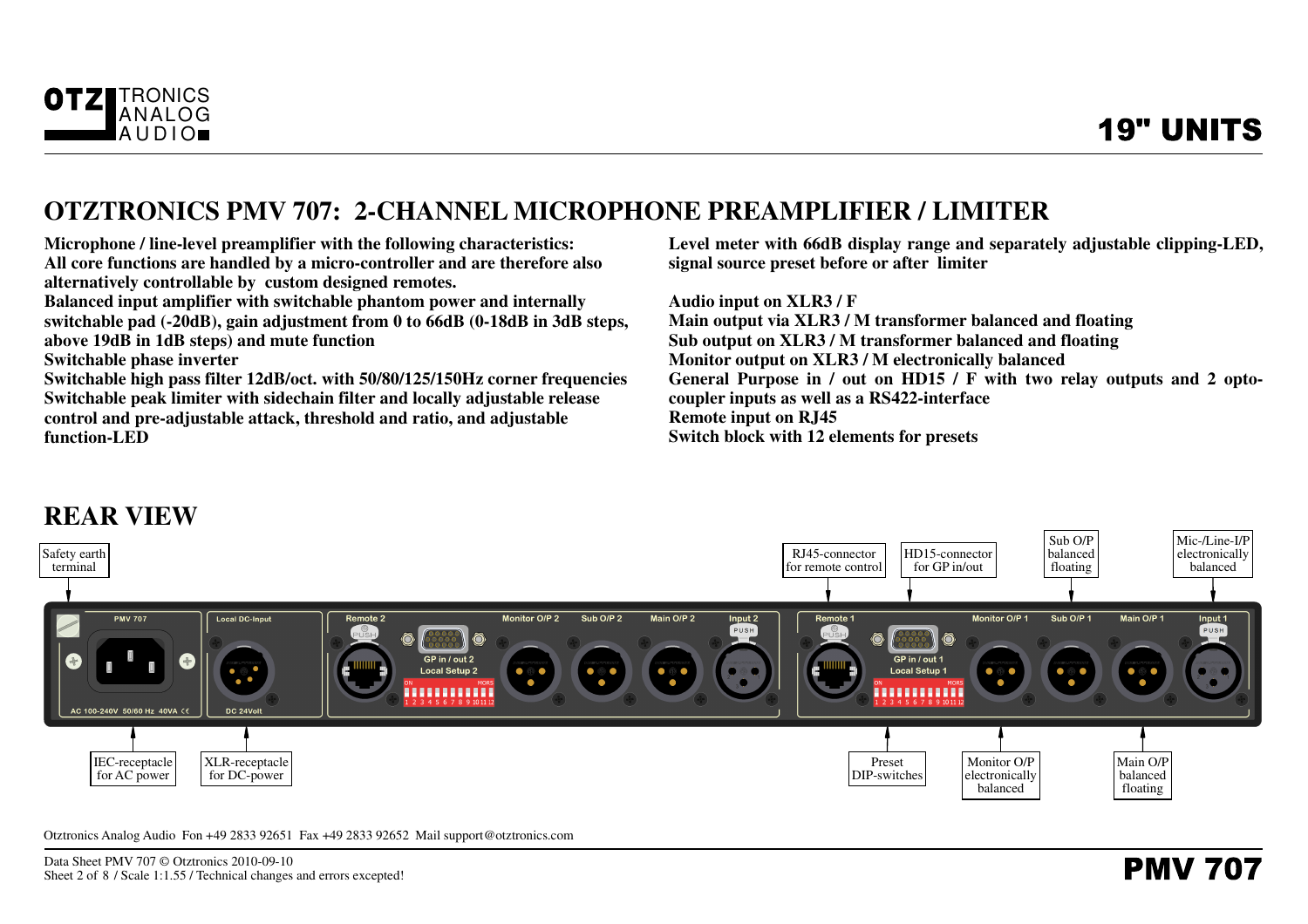

# **FRONT VIEW** (partial view, input channel 2 identical)

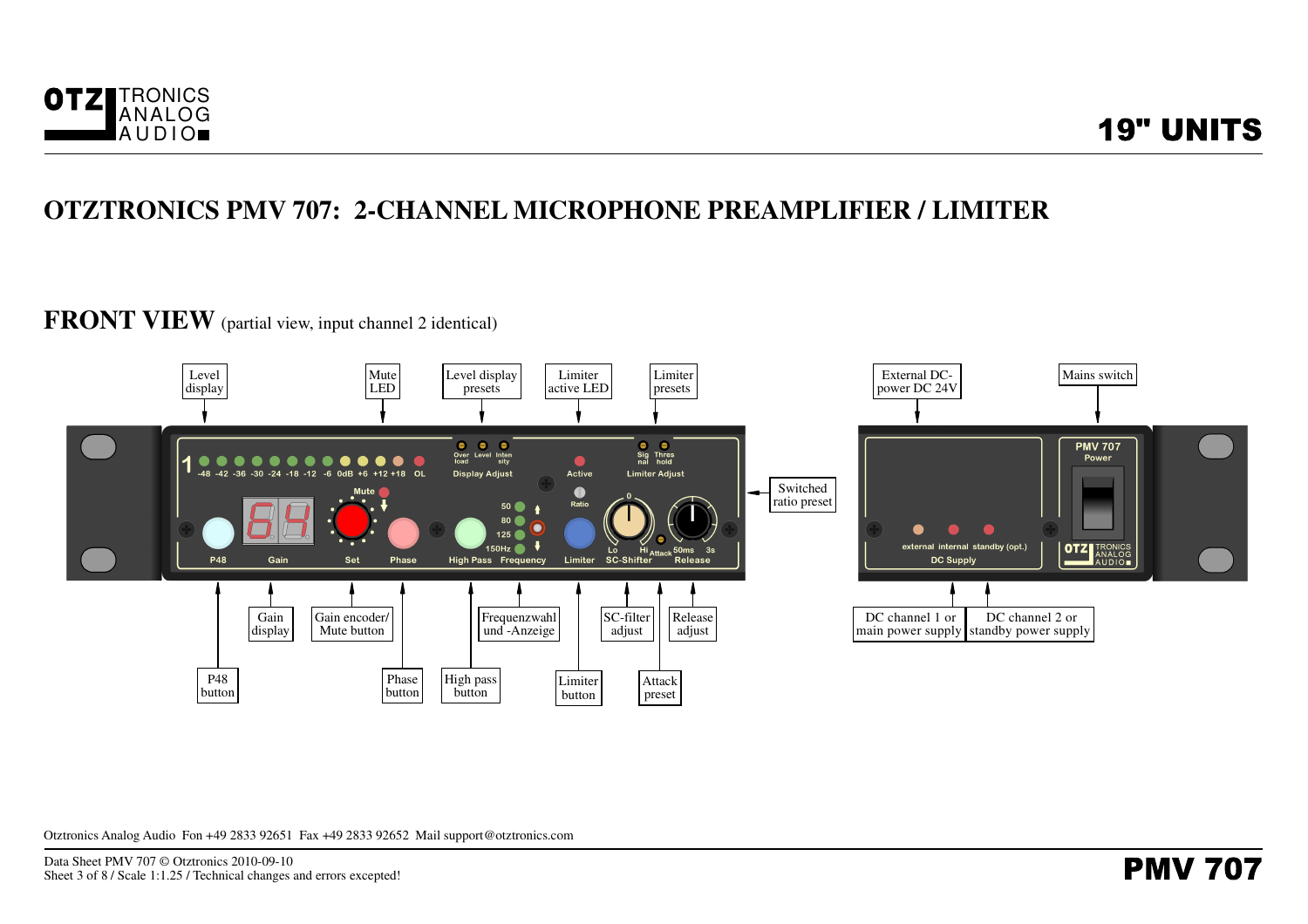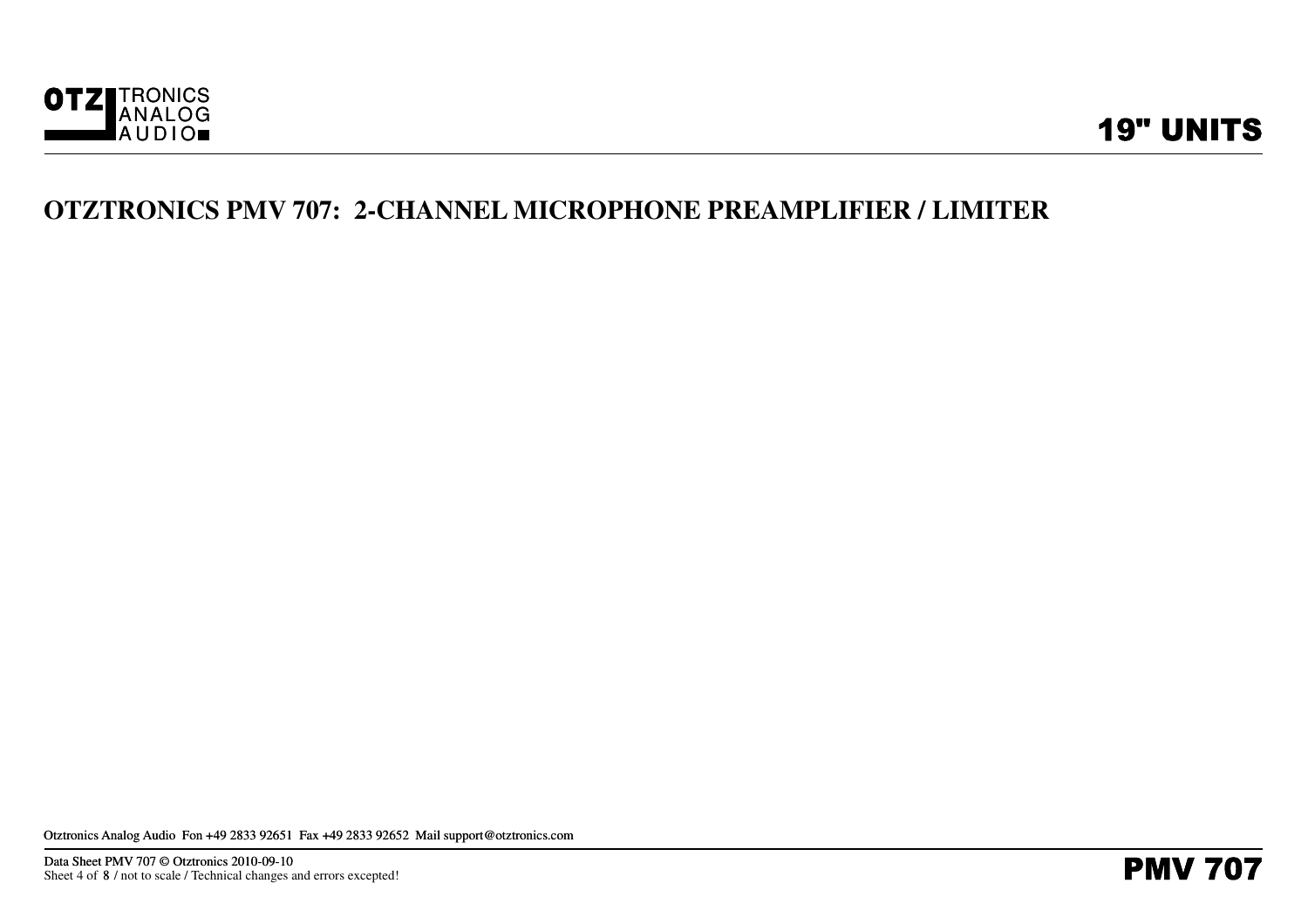

### **REMOTE CONTROL (BASIC VERSION):**



**The simultaneous operation of more than one remote control is made possibleby means of an additional power supply.**

 **The figure shows a simple basic version. In general, the supply of customizedversions, even in small quantities is possible.**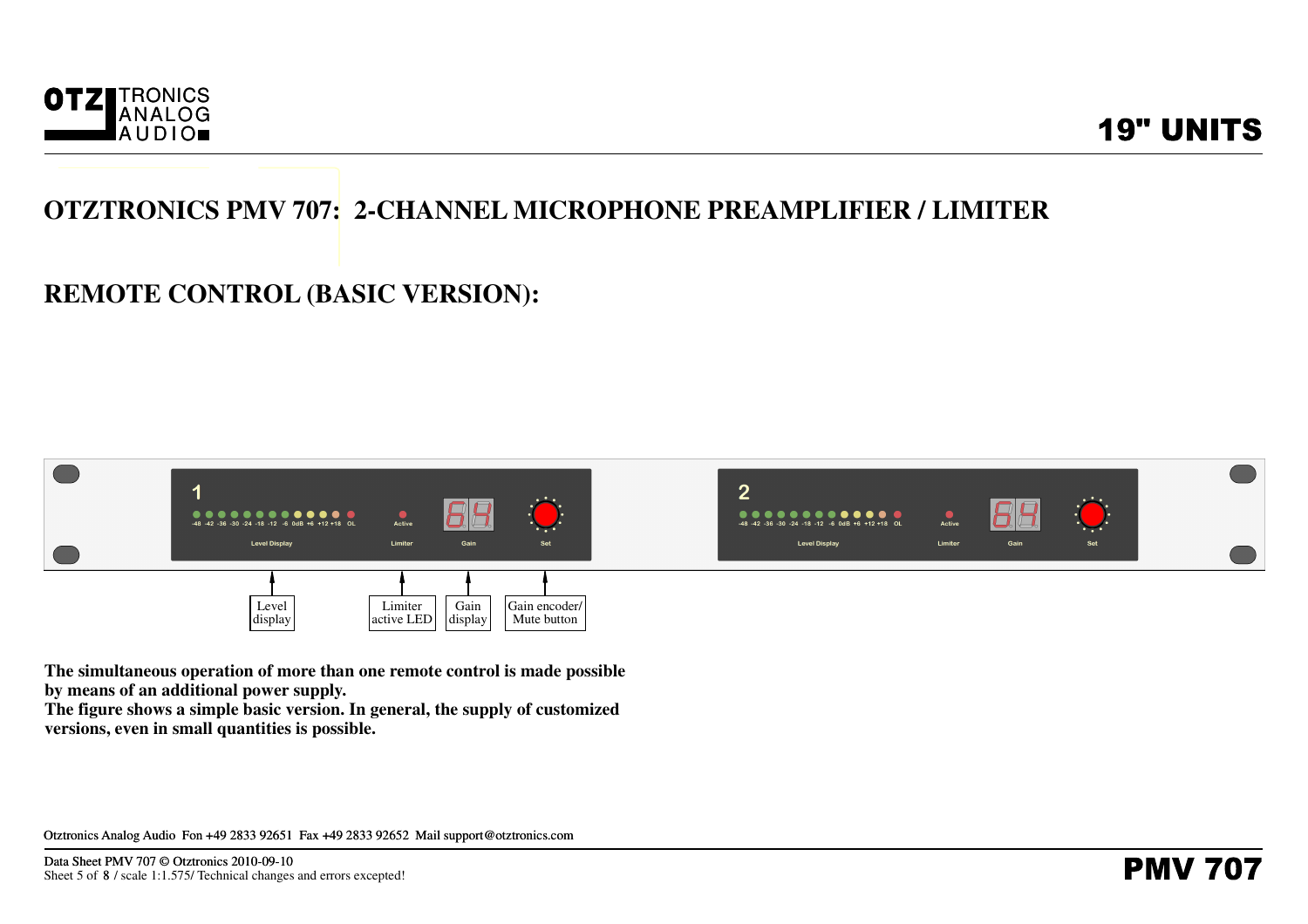

# **19" UNITS**

### **PMV 707 SPECIFICATIONS:**

| <b>INPUT SPECIFICATIONS:</b>                  |                                | <b>NOISE LEVEL:</b>                              |                                   |
|-----------------------------------------------|--------------------------------|--------------------------------------------------|-----------------------------------|
| <b>Input (per channel)</b>                    | balanced, grounded             | $R_{Source}$ 200 Ohms, G= 60dB                   | $\leq$ -67.9dBu $\leq$ -56.8dBqp  |
| <b>Input Impedance</b>                        | $\geq$ 2.5 kOhms               | $R_{Source}$ 200 Ohms, G= 48dB                   | $\leq$ -79.5dBu $\leq$ -69.0dBqp  |
| <b>Input Level for Nominal Output</b>         | $-60$ dBu to $+6$ dBu          | $R_{Source}$ 200 Ohms, G= 36dB                   | $\leq$ -90.6dBu $\leq$ -79.5dBqp  |
| ditto, Pad-20dB active                        | $-40$ dBu to $+26$ dBu         | $R_{Source}$ 200 Ohms, G= 0dB                    | $\leq$ -104.5dBu $\leq$ -94.3dBqp |
| <b>Maximum Input Level</b>                    | $+24$ dBu                      | R <sub>Source</sub> 200 Ohms, G= 0dB, Limiter on | $\leq$ -89.5dBu $\leq$ -80.5dBqp  |
| <b>Maximum Input Level (-20dB pad active)</b> | $> +30$ dBu                    | $R_{Source}$ 200 Ohms, G= 0dB, Monitor Output    | $\leq$ -94.0dBu $\leq$ -82.5dBqp  |
| Common Mode Rejection ( $V \ge 24dB$ )        | $\geq 60$ dB                   |                                                  |                                   |
| <b>OUTPUT SPECIFICATIONS:</b>                 |                                |                                                  |                                   |
| <b>Outputs Main / Sub (per channel)</b>       | balanced, floating             |                                                  |                                   |
| Load                                          | $\geq$ 300 Ohms                |                                                  |                                   |
| <b>Output Impedance (40Hz to 6kHz)</b>        | $\leq$ 40 Ohms                 |                                                  |                                   |
| <b>Common Mode Rejection (IRT)</b>            | $\geq$ 50dB / 20kHz            |                                                  |                                   |
| <b>Monitor Output (per channel)</b>           | electronically balanced        |                                                  |                                   |
| Load                                          | $\geq 600$ Ohms                |                                                  |                                   |
| <b>Output Impedance</b>                       | $\leq 100$ Ohms                |                                                  |                                   |
| <b>Common Mode Rejection (IEC)</b>            | $>$ 40dB / 20kHz               |                                                  |                                   |
| <b>Rated Output</b>                           | $+6$ dBu                       | <b>DIMENSIONS:</b>                               |                                   |
| <b>Max. Output Level</b>                      | $+24dBu$                       | <b>Amplifier Unit, W/H/D</b>                     | 483x44.4x260mm (19" 1HU)          |
|                                               |                                | <b>Remote Control Unit, W/H/D</b>                | 483x43.8x60mm (19" 1HU)           |
| <b>FREQUENCY RESPONSE:</b>                    |                                |                                                  |                                   |
| $20Hz$ to $20kHz$ (ref. to $1kHz$ )           | $\pm 0.3$ dB                   | <b>WEIGHT:</b>                                   |                                   |
|                                               |                                | <b>Amplifier Unit</b>                            | 4.1kg                             |
| <b>DISTORTION (THD+N):</b>                    |                                | <b>Remote Control Unit</b>                       | 0.7kg                             |
| 40Hz to 20kHz, $R_1 = 300$ Ohms @ +6/+22dBu   | $\leq$ 0.03% (bandwidth 80kHz) |                                                  |                                   |
|                                               |                                | <b>POWER REQUIREMENTS:</b>                       |                                   |
|                                               |                                | <b>AC Line</b>                                   | 100>250VAC, 50/60Hz, ca. 30VA     |
|                                               |                                | <b>DC</b> Source                                 | 20>36VDC, max. 30W                |
|                                               |                                |                                                  |                                   |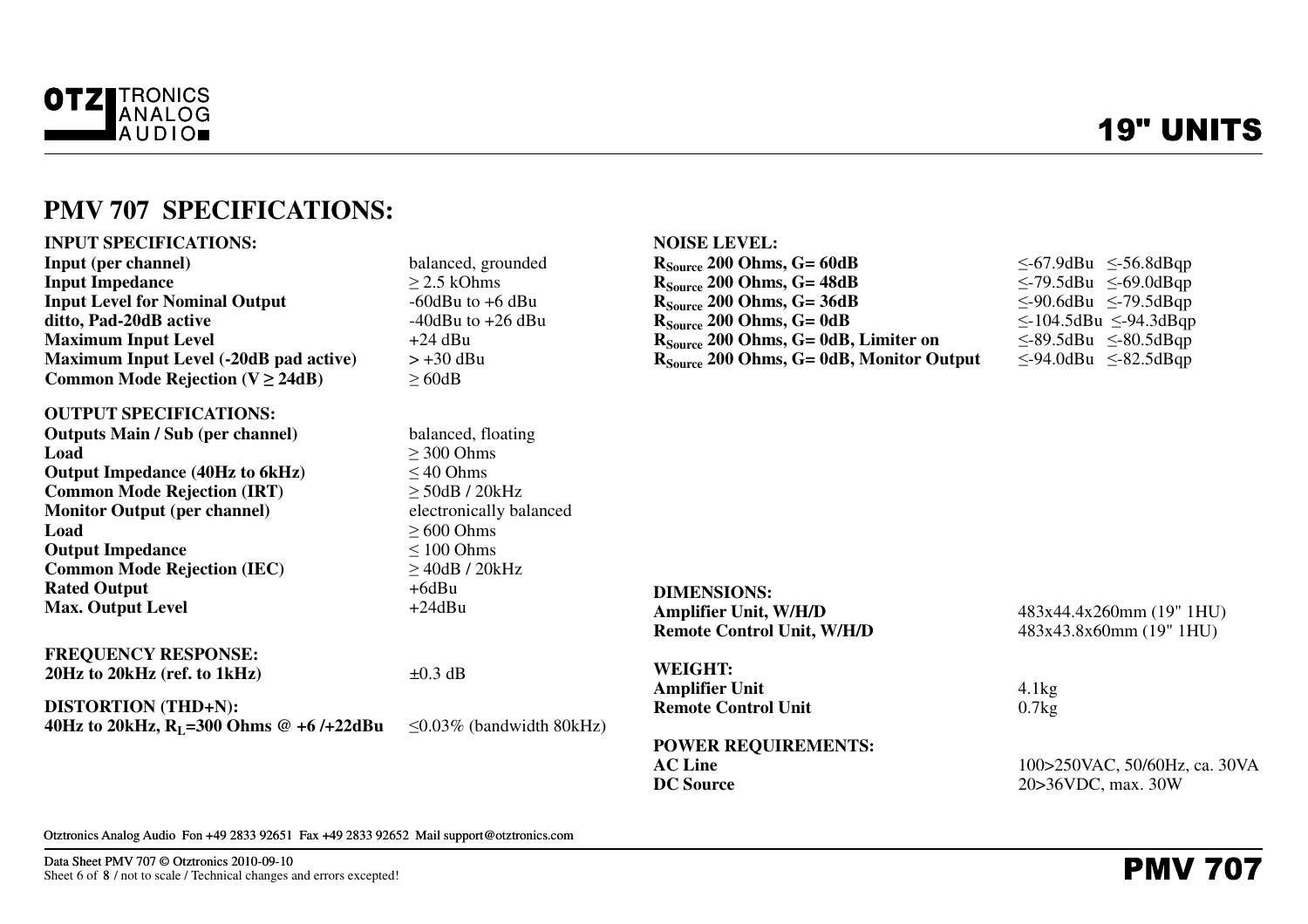



Otztronics Analog Audio Fon +49 2833 92651 Fax +49 2833 92652 Mail support@otztronics.com